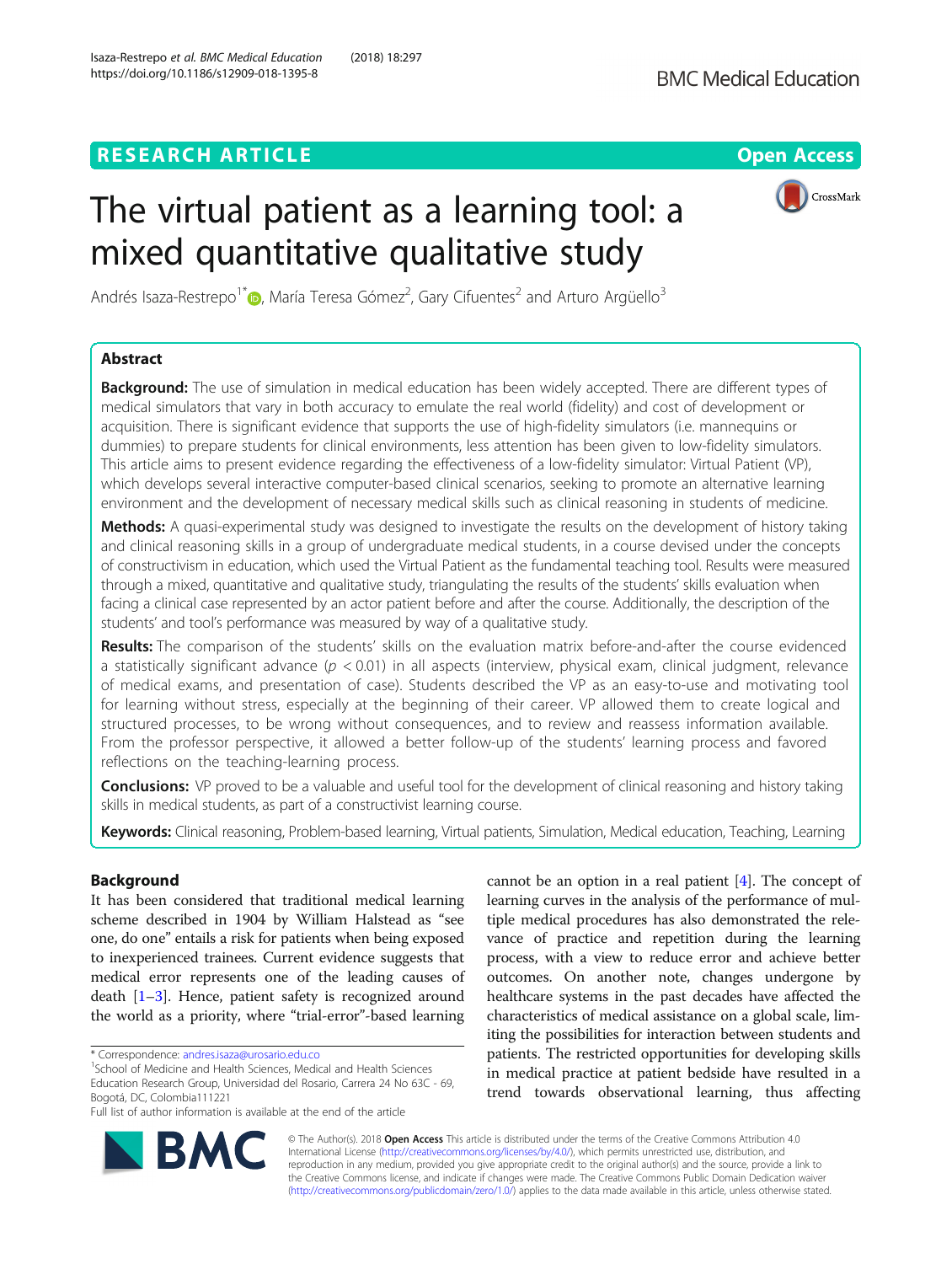medical education. The features of medical care today pose few opportunities for a reflexive instruction, as well as little time for teaching. These circumstances make it necessary to introduce changes to medical education [[5\]](#page-8-0).

Besides that, advances in the knowledge acquired on the learning process from diverse disciplines and evidence obtained by education research have fostered the study, development and evaluation of new teaching strategies. Emergent strategies are based on constructivist concepts, which highlight the importance of the repeated interaction between the learner and the object of learning, and the importance of others in the process of knowledge construction [[6\]](#page-8-0). This implies providing the student with the possibility of undergoing experiences in controlled settings where it is possible to make mistakes, learn from error without risk for patients, and the possibility of timely feedback and repetition. This should promote the development of the clinical skills before putting them at the service of patients.

Simulation in medical education has been developed under this context, understood as the use of techniques that invoke or replicate substantial aspects of the real world and replace or magnify the experiences of patients, and allows for experimenting with them artificially in an interactive and guided manner. Nowadays, a myriad of simulation tools are available: simulated patients, virtual patients, static or interactive simulation dummies, task trainers, computerized screen-based simulators, games, etc. These resources are classified according to their fidelity degree. Their applications include either the practice and evaluation of technical procedures and skills, as well as the training of teams for their performance in complex and stressful situations [\[4](#page-8-0)].

The most frequently performed task by a physician in the course of his/her professional life is preparing patient clinical records, also known as history taking. Getting together the relevant information such as personal and psychosocial state, related personal and family medical background, the reason for consulting, plus the physical examination findings, should allow the physician to generate a diagnosis hypothesis. The physician will confirm, reject or refine by requesting additional tests, if necessary, to generate a treatment plan [[7\]](#page-8-0). This process is known as clinical reasoning, an essential skill that must be applied in every moment of patient attendance [\[8](#page-8-0)]. History taking and clinical reasoning are a complex process that involve interviewing skills, interpersonal skills, communication skills, knowledge elements, cognition and meta-cognition. These are the most important tools available to assist the patient. Evidence suggests that the most common medical error results from inadequate clinical reasoning [\[3,](#page-8-0) [9](#page-8-0)].

Simulation emerges as a new medical educational strategy allowing students to repeat a given scenario as many times as needed, make mistakes, learn from errors, ponder, receive proper feedback, trace a learning curve, and finally, improve the clinical skills required in clinical practice without compromising patients' safety, as well as to reduce the stress produced by direct interaction with real patients [[5,](#page-8-0) [10\]](#page-8-0).

Virtual patient (VP) is a standardized computer software which allows simulation of real clinical scenarios that encompass the most frequent clinical cases to critical situations. The aim of VP is to expose students to virtual scenarios that would otherwise be difficult to find or to deal with in real life [[11,](#page-8-0) [12](#page-8-0)]. Evidence shows that a greater number of worked cases results in a better performance in real life. VP is still under development and relatively unexplored from a pedagogic perspective. This tool has been accepted by the Liaison Committee on Medical Education (LCME) as a resource to teach rare but necessary clinical situations [[13](#page-8-0)]. In addition, it is part of the United States Medical Licensing Examination (USMLE Step 3) since 1999 [\[13](#page-8-0), [14\]](#page-8-0).

In Colombia, Fundación Santa Fe de Bogotá (FSFB), a high complex medical institution, and SENA (National Apprenticeship Service from the acronym in Spanish) developed a computer-based simulation model i.e., "The Virtual Patient: Simulator of Clinical Cases", which enables the students to prepare a clinical record, generate a diagnosis hypothesis and a treatment plan. A course was then structured under the concepts of constructivism to improve skills in history taking and clinical reasoning process for undergraduate medical students. The aim of this research was to evaluate clinical skills before and after the course, and VP performance as a pedagogic tool.

#### Methods

The VP is a Web-based tool that allows professors to easily design clinical cases with teaching purposes. Every case is set up by default as a healthy patient, where the professor just needs to modify the answer to the relevant questions, and adjust it to the teaching goals. Once used, the cases can be later modified and enriched based on the acquired experience. The interaction between student and VP is established by typing questions that the software identifies by the key words contained, unfolds different and appropriate ways to ask the questions, and the answers to such questions. The tool also provides access to the physical exam findings by clicking on a human figure icon that represents the VP. Options include vital signs, sounds, videos, images, and descriptions of relevant findings. The student can also ask for additional studies such as laboratory tests and diagnostic images, propose a preliminary hypothesis and formulate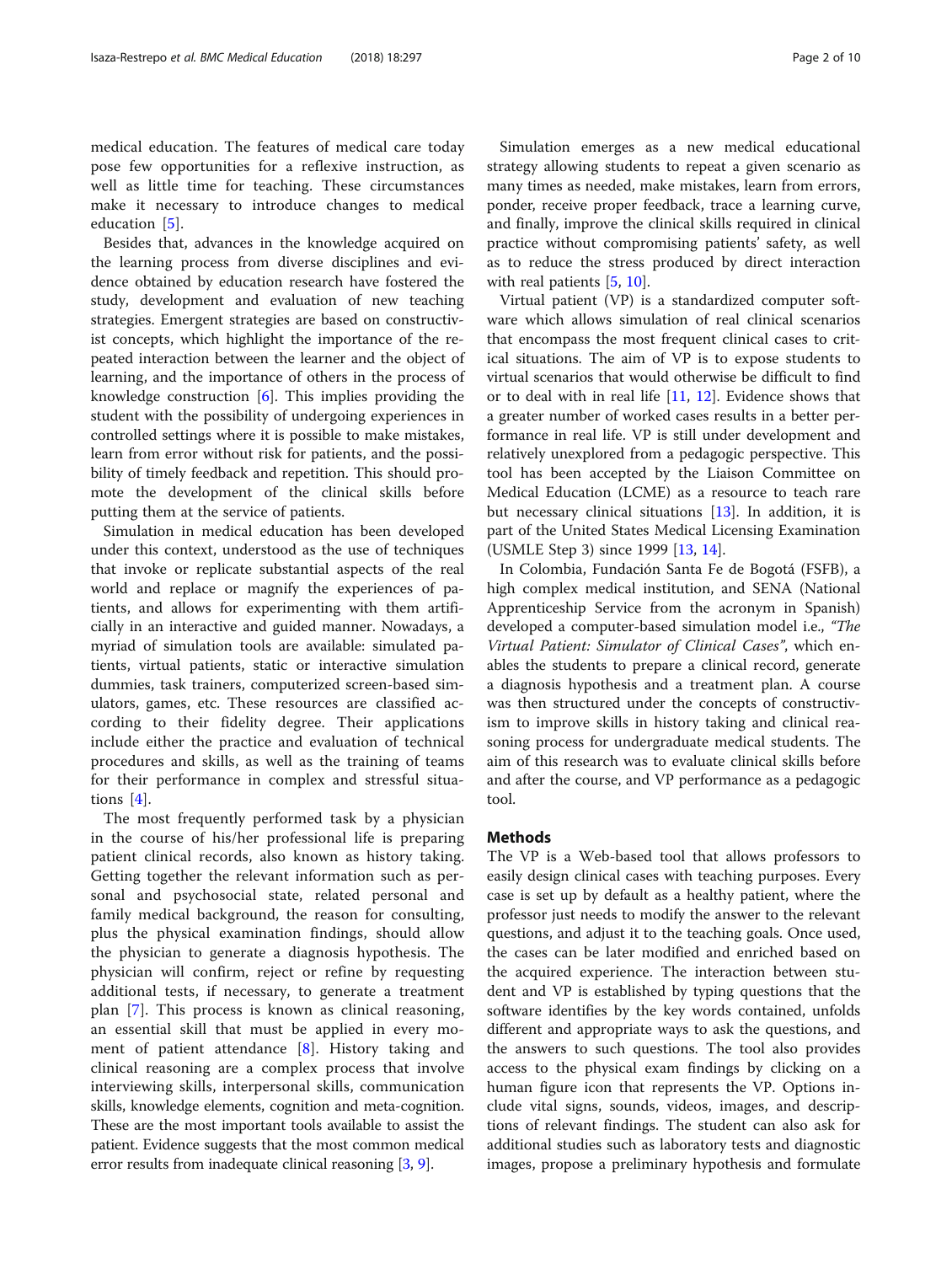<span id="page-2-0"></span>a treatment. The software also has an algorithm to assess the students' performance.

To assess the efficacy as a learning tool and the performance of VP in pedagogic practice an elective course named "Introduction to clinical reasoning" was designed and offered to undergraduate medical students without previous academic clinical experience. The course lasted 16 weeks with two-hours-per week sessions. Each session was developed around a VP clinical case of abdominal pain of different etiology, aiming to improve a specific aspect of history taking and clinical reasoning. Each case demanded to understand and handle different aspects of interview, physical examination and additional laboratory tests to achieve a diagnosis hypothesis. This design took into consideration some fundamental constructivist principles applied to education: a) Learning is a process of individual construction, which is developed by means of the activity and under the interaction with others; b) Such learning is meaningful, that is, it is anchored on the student's prior experiences and knowledge; c) To confront repeatedly the same problem with different variations; d) Learning by doing in situations as similar as possible to the real professional environment and, e) The chance of making mistakes and to get proper permanent feedback [[15](#page-8-0)–[17\]](#page-8-0).

The course involved 20 voluntary undergraduate medical students from first to fifth academic periods from Universidad del Rosario in the first half of 2012, who had not had a prior semiology course. Prior authorization from the University was requested, as well as an informed consent from all students involved.

To evaluate the VP as a teaching and learning tool, a quasi-experimental before-and-after study was designed. To measure the skills in history taking and clinical reasoning, considered as the learning goals of the course, a matrix was designed by the authors as experts on education and medical education [\[18](#page-8-0)]. Skills were defined in five descriptors: interview, physical exam, medical reasoning and relevance of additional exams and presentation of the case. Each skill was scored from 1 to 3, being 1 the lowest score (meaning that the student does not have the ability to handle the skill) and 3 being the highest score (meaning that the student handles the skill as expected). Validation of the matrix was established by three evaluators using the agreement test through the Kappa coefficient, with a 95% reliability interval. Construct and content of the matrix were validated, as well as agreement amongst the observers (Table 1).

To assess the learning, each student had to handle a clinical case enacted by a professional actor playing the role of a patient in the first and last course sessions. This exercise was considered as the closest to authentic clinical performance of a physician. Students' performance was videotaped, and later assessed by three evaluators based on the matrix. The quantitative collected data was analyzed using a non-parametric analysis to two related samples, after evaluating the normality assumptions in the samples to assess the difference of the pre-course scores and the scores obtained after the 16-week course. The statistics procedures were conducted using SPSS (Statistical Packaged for Social Sciences) software version 22.

| Learning Goals 3                    |                                                                                                                           | 2                                                                                                                                                                                                                                                                |                                                                                                                                               |
|-------------------------------------|---------------------------------------------------------------------------------------------------------------------------|------------------------------------------------------------------------------------------------------------------------------------------------------------------------------------------------------------------------------------------------------------------|-----------------------------------------------------------------------------------------------------------------------------------------------|
| Interview                           | The student asks relevant and<br>sufficient questions that reflect a<br>logical order                                     | The student asks some relevant and necessary<br>questions although he/she does not follow a<br>structured order                                                                                                                                                  | The student has problems with structuring<br>relevant questions in the interview                                                              |
| Physical<br><b>Fxam</b>             | The student looks for signs in the<br>patient and justifies such search                                                   | The student performs an incomplete physical<br>exam or does it in a unstructured manner; does<br>not properly recognize the case's relevant<br>findings                                                                                                          | The student has no ideas on what to look<br>for in the patient's physical exam                                                                |
| Medical<br>reasoning                | The student correlates findings from<br>the physical exam with those from<br>the interview to approach a<br>diagnosis     | The student properly correlates some findings of<br>the physical exam with those from the interview,<br>or the student approaches the diagnosis,<br>although he/she does not establish a relation<br>that is consistent with the patient's signs and<br>symptoms | The student does not evidence the ability<br>to correlate the findings from the physical<br>exam and the interview to approach a<br>diagnosis |
| Relevance of<br>Additional<br>Exams | The student proposes relevant<br>strategies to acquire additional data<br>that contribute to pinpointing the<br>diagnosis | The student proposes some strategies that are<br>somewhat irrelevant for the acquisition of<br>additional data that contribute to approaching a<br>diagnosis                                                                                                     | The student does not propose strategies to<br>a diagnostic approach                                                                           |
| Presentation<br>of case             | The student presents the clinical<br>case in a logical order and considers<br>all the relevant information                | The student presents the clinical case in a<br>slightly unstructured manner, tries to achieve a<br>logical order but fails to do so. Presents both<br>relevant and irrelevant information                                                                        | The student omits relevant information and<br>does not present the clinical case<br>coherently                                                |

Table 1 Matrix for assessment of history taking and clinical reasoning skills (Designed by authors)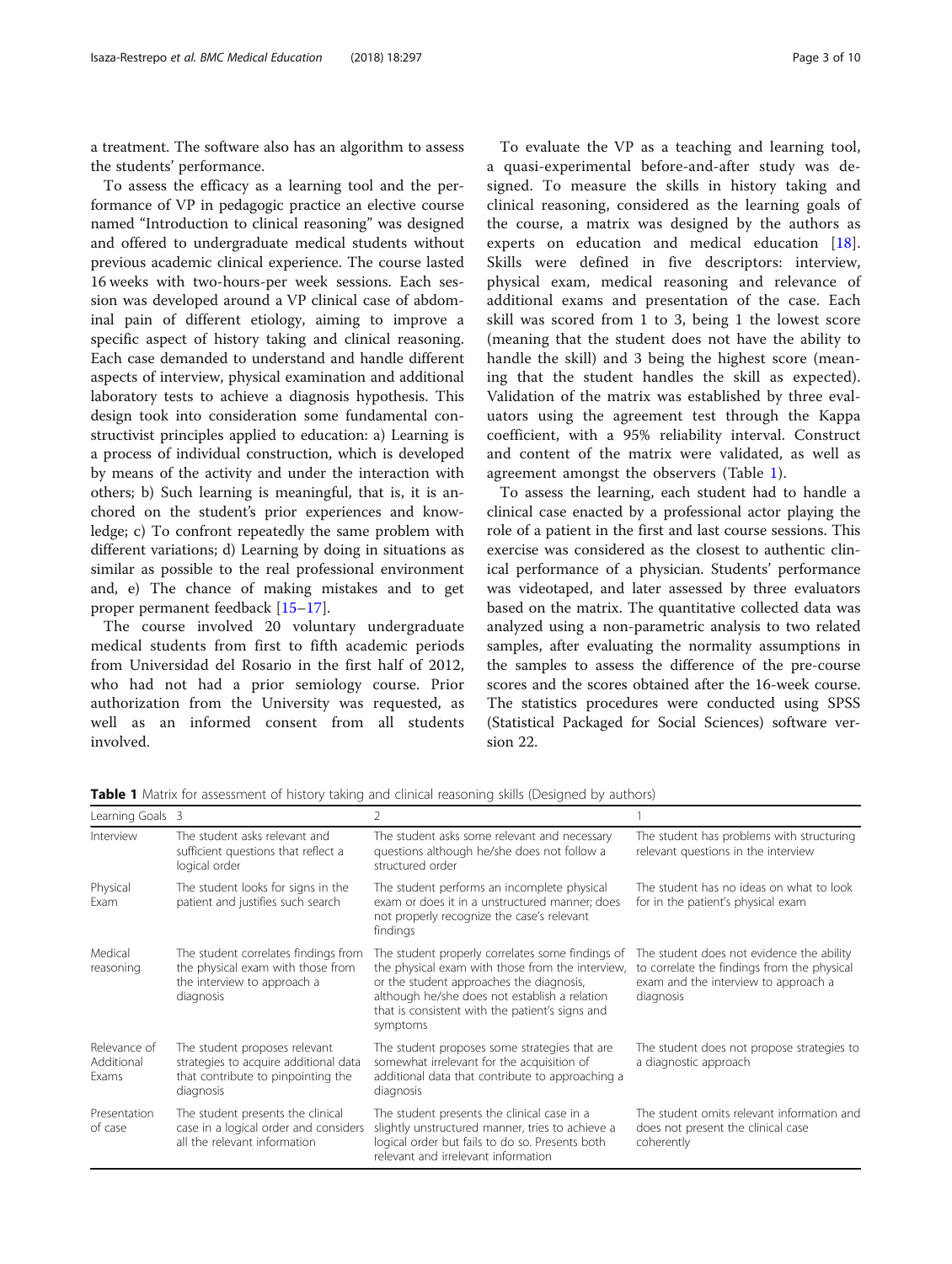To analyze the performance of the VP tool during the course, qualitative data was collected from the students' perceptions in a semi structured interview (focus group), professors' perceptions (field journals), and an ethnographic work from an anthropologist who attended all sessions focusing on the interaction dynamics between students, VP and professors. The information obtained from the qualitative techniques was transcribed, digitized and coded based on the categories also defined by the authors according to the aim of the research (Table 2). For analysis and triangulation thereof, the Atlas.ti, Version. 7.0, qualitative processing tool was used.

The results were measured through a mixed concurrent or triangulated study [[19](#page-8-0)–[21](#page-8-0)].

## Results

The average variation of the students' scores between the pre-course and post-course assessment with standardized patient are presented in Figs. [1](#page-4-0), [2](#page-4-0) and [3](#page-5-0) for each evaluator. Results are presented according to the evaluation matrix described above (Table [1\)](#page-2-0).

The data were analyzed quantitatively to measure the difference between the scores before and after taking the course to determine the Virtual Patient's impact on the learning process, by way of the Wilcoxon signed rank test. The student skills of history taking and clinical reasoning significantly improved after taking the course (Table [3\)](#page-5-0).

With regard to the qualitative component, the following is a summary of findings in terms of the above-mentioned analysis categories. As can be seen, the effect from both the tool and the course design proved to be favorable for learning to take place.

Table 2 Categories for qualitative analysis of VP performance as a learning tool and its operational definitions

| Analytical categories                            | Operational definition                                                                                                                                                                     |
|--------------------------------------------------|--------------------------------------------------------------------------------------------------------------------------------------------------------------------------------------------|
| Use of the tool                                  | Understood as use and appropriation<br>experiences of both the professor and<br>the students in their interaction with<br>the simulation tool                                              |
| Perceptions on learning                          | Understood as the ways in which<br>learnings acquired by the students in<br>the interaction with the tool are<br>described                                                                 |
| Construction of knowledge<br>and<br>competencies | Understood as the way in which<br>knowledge construction and<br>development of competencies typical<br>of medical practice are evidenced,<br>owing to the learning environment<br>designed |
| Contributions to the<br>teaching<br>process      | Understood as those aspects that favor<br>reflection and improvement of the<br>teaching practice owing to the<br>interaction with the simulation tool                                      |

## Use of the tool

Throughout the implementation of the tool during the course, it was possible to observe more advantages than disadvantages. Among the advantages of using the "Virtual Patient: Simulator of Clinical Cases" platform, one may observe that participants perceived a motivating and easy-to-use tool, which allowed for making mistakes with no consequences over the integrity of a real patient. The VP enabled getting to know a patient, tackling a clinical case, broadening and feeding the curiosity over the unknown, asking questions again, re-examining, and going back to revisit and evaluate all the information. The Table [4](#page-6-0) describes the advantages and disadvantages drawn from the viewpoint of users.

## Perceptions on learning

It was found that the VP allowed students to learn to recognize the importance of each piece of information that may be provided by a patient, as well as the need for conducting a logical process that contributes to being more organized and methodical, and building structured mental schemes, which guide them towards possible diagnoses. By the same token, it was observed that they acquired new knowledge with the tool, they applied prior knowledge, and made connections without the pressure from the professor or from a real patient, which translated into being able to act "without fear of making a mistake."

Student: The course on introduction to clinical reasoning has provided me with many experiences, such as: Learning how to interview a patient and how to properly conduct this interview, learning to perform an adequate physical exam, to become acquainted with the various clinical exams that must be applied in the different diseases and even suggest a convenient diagnosis; and, especially, to know what the medical act means for each one of us. For this reason, I feel I already have the foundations to face clinical procedures. The combination of capability and training with resolve and boldness allows us to continuously test new courses of action and look for bigger challenges and longer journeys.

**Professor:** Well..., this case must have taught you that not everything is diagnosed by way of interviews and that the physical exam also plays a very important role … Of course, more similar cases will give you additional training on this experience, but for now I find it is all well. We will see what happens with the new case, where we will know nothing from the physical exam or from the interview, but rather from the approximation via clinical exams…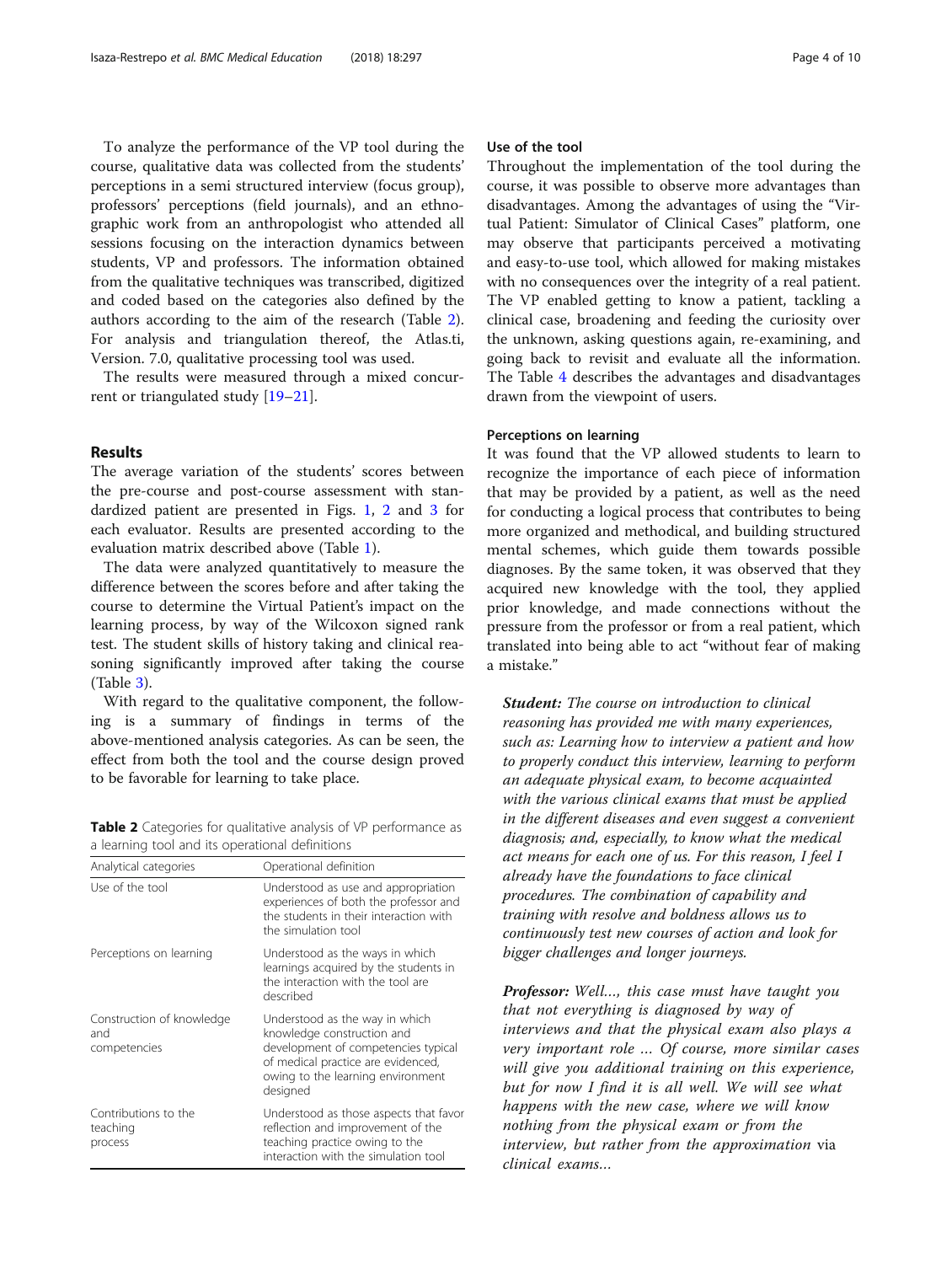<span id="page-4-0"></span>

## Building knowledge

One of the benefits of the VP is that it proves to be relevant for training first academic period students. Indeed, at the start of the professional career, it is useful for the student given that he/she acquires new experiences by interacting with a tool that enables the development of skills and attitudes, which are instrumental for his/her professional career.

Observer: From the Virtual Patient's structure, browsing the various tabs allowed the students to infer part of the clinical logic with which the doctor intervenes regarding the disease. The reading suggested as a response to concerns raised by the students on clinical logic aspects that cannot be deduced from the program's structure or from the questions he/she asks (for instance, why does the physical exam have to be conducted in cephalocaudal direction?) exposes the same steps suggested by the program's tabs but explaining them, defining what the

physical exam is about in a detailed and orderly manner.

Professor: Of course, as a professor you know what your student is intended to learn so activities that allow the student to build that knowledge, develop such skills, such attitudes are proposed… and few times I have been able to see that evidence of learning in the classroom as with this course… We have pushed them (they have been driven) to consider that all the information and details thereof that may be provided by a patient on his/her disease, on their complaints and reasons for consultation is of the utmost importance…; that it is important to control "your own bias" and taking the easy way out when producing a diagnosis because it may lead to serious mistakes; they have reflected on the importance of taking the medical act with all due seriousness, also given the risks involved in taking it lightly; I also believe they have seen that they cannot afford to ask questions and pay

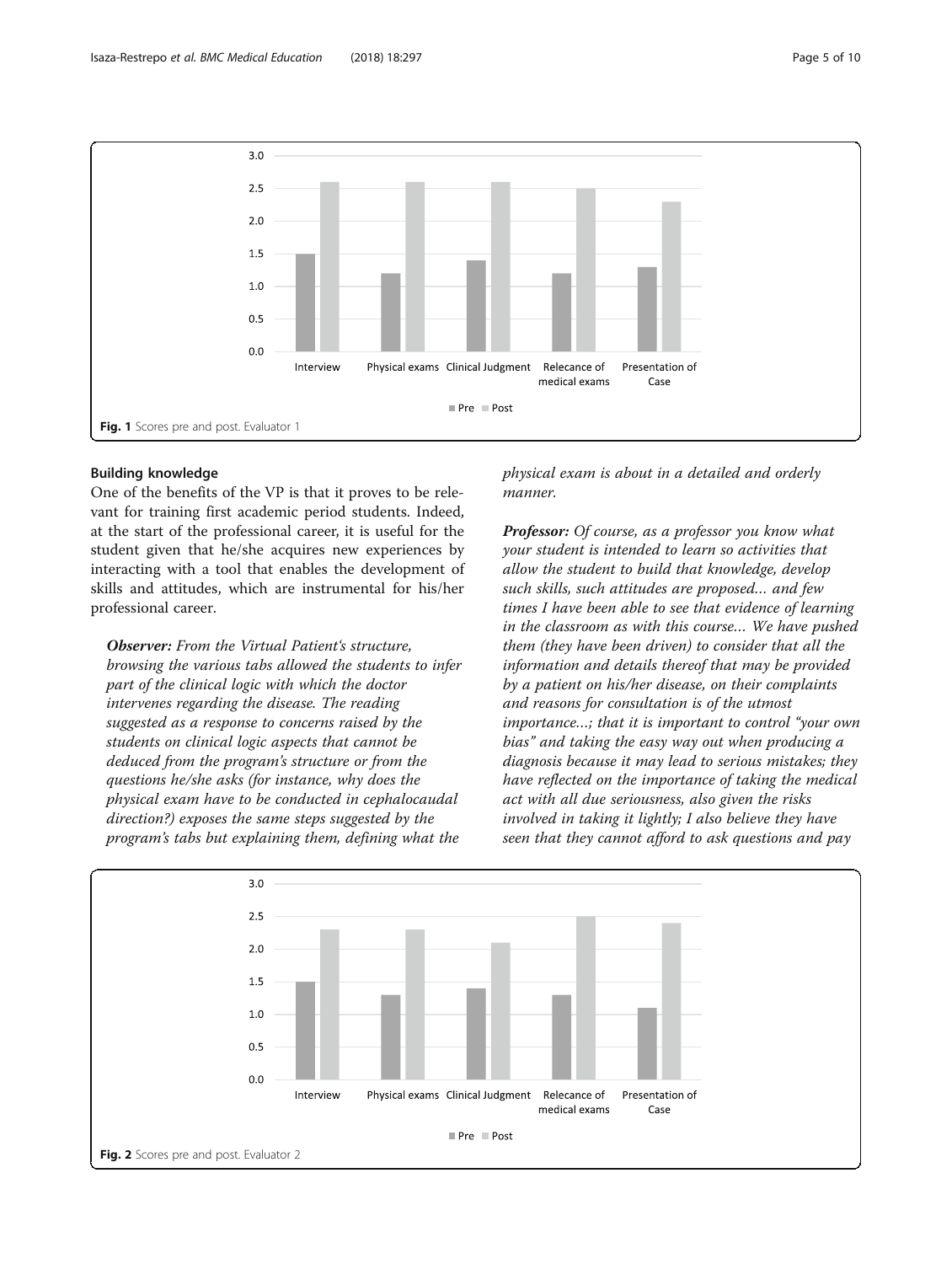<span id="page-5-0"></span>

attention indefinitely, but rather, that they must start to somehow focus the interview on the relevant aspects (without neglecting the rest).

Student: The Virtual Patient has allowed me to relate various concepts. Likewise, I feel that it has encouraged me to research those conditions that I do not understand and to improve my critical reasoning skills. I have learned to organize my ideas and I understand that all my actions must have a specific end (verify-reject ideas).

## Contributions to the teaching process

The use of the VP tool also allowed for a better follow-up of the students' learning process and, in the case of the professor, for a reflection on the teaching-learning process:

Professor: Once again they mentioned that the exercise has mostly taught them "everything they have yet to learn," but in my opinion with a sense of encouragement rather than hopelessness; statements on how they became tangled up in the interview or in any finding, perhaps irrelevant (e.g., a slight increase in indirect BNA), not being able to obtain something that is more relevant or useful…; statements on how

they were going down a certain path and suddenly they took a different direction and stayed there…

Professor: I reiterate my surprise concerning the sharpness of their deductions… I do not know exactly what it can be attributed to, but it occurred to me that the way in which we have encouraged them to be inquisitive and to search for meaningful data is working; collaborative work amongst the teams is working extremely well, because I have seen them permanently wrapped up in their discussions and with a very serious desire to approach it … Or I may be judging it too benevolently, because I am always surprised by the range of abilities of the students when they are given the freedom "to express themselves" …

Survey students: The VP enables putting into practice and relating concepts learned, as well as strengthening concepts.

I feel it is a good practice, where we can not only put into practice our knowledge, but also our practice at a consultation without compromising anyone's life or health.

I have felt extremely well by being able to apply what I have learned by working on the clinical cases. It is an

Table 3 Wilcoxon Test Significance of the differences between the averages of the initial and final qualification assigned by each evaluator

|                            | Evaluator 1            | Evaluator 2             | Evaluator 3            |
|----------------------------|------------------------|-------------------------|------------------------|
| Interview                  | $z = -2.37$ $p = 0.01$ | $z = -2.653$ $p = 0.01$ | $z = -2.64$ $p < 0.01$ |
| Physical exams             | $z = -264 p < 0.01$    | $z = -2.42 p = 0.01$    | $z = -2.89 p < 0.01$   |
| Clinical judgment          | $z = -2.46$ $p = 0.01$ | $z = -2.33$ $p = 0.02$  | $z = -2.74$ $p < 0.01$ |
| Relevance of medical exams | $z = -2.60 p < 0.01$   | $z = -2.46$ $p = 0.01$  | $z = -2.53$ $p = 0.01$ |
| Presentation of case       | $z = -2.42 p = 0.01$   | $z = -2.92 p < 0.01$    | $z = -2.65 p < 0.01$   |
|                            |                        |                         |                        |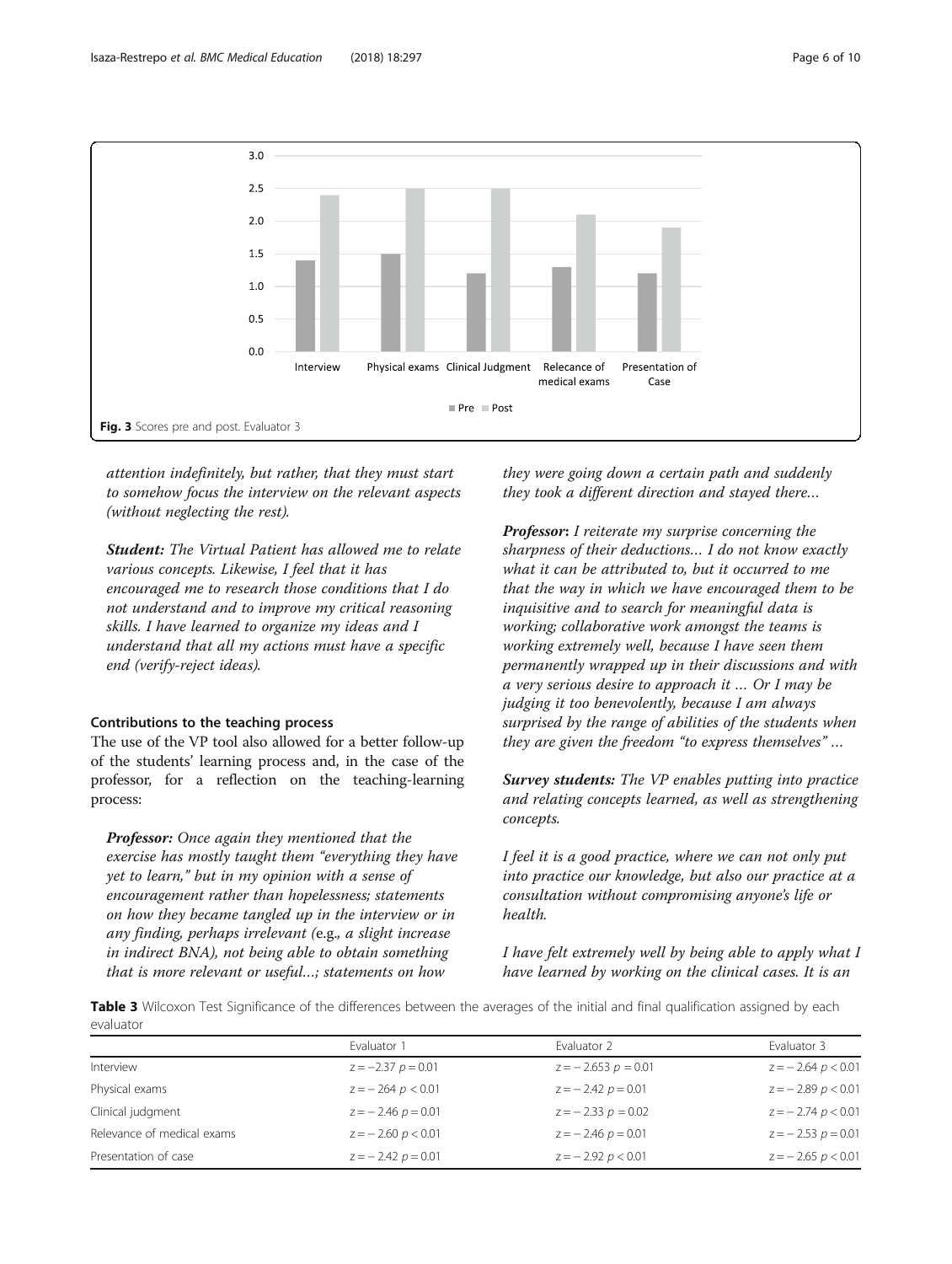<span id="page-6-0"></span>Table 4 Summary of advantages and disadvantages of VP as a learning tool identified in the qualitative analysis

| Advantages                                                                                                                                                                                                                                                                                                                                                                                                                                                                                                                | Disadvantages                                                                                                                                                                                                                                                                                                                                                                                                             |
|---------------------------------------------------------------------------------------------------------------------------------------------------------------------------------------------------------------------------------------------------------------------------------------------------------------------------------------------------------------------------------------------------------------------------------------------------------------------------------------------------------------------------|---------------------------------------------------------------------------------------------------------------------------------------------------------------------------------------------------------------------------------------------------------------------------------------------------------------------------------------------------------------------------------------------------------------------------|
| - Learning in the creation of logical and structured<br>processes<br>- More organized notion<br>- Motivates students<br>— Allows for making mistakes with no consequences<br>- Integrate knowledge<br>- There is no pressure from the professor<br>- There is no pressure from the real patient<br>- Intuitive use<br>- Review and reassess the information available<br>- Easy to use<br>- Increases students' curiosity<br>- Useful early on in the career<br>- The simulation may be repeated as many times as desired | - As the sole methodology, it becomes somewhat monotonous<br>- Some aspects cannot be simulated; it does not replace interaction with a real<br>patient<br>- It does not suffice to provide for the complexity of medical doctor / patient<br>interaction<br>- Complementary methodologies must be used<br>- Since it is a computer-aided simulation model, it may pose technical problems<br>upon implementation thereof |

experience that we should all have before moving forward with clinical practice.

## **Discussion**

A quasi-experimental study was performed to evaluate a web-based VP as a clinical reasoning learning tool. Clinical reasoning was evaluated before and after an elective course offered to pre-clinical students in 2012 in a school of medicine in Colombia. The course was designed following constructivist principles but using the VP as the core learning tool. Students were exposed to a new and more complex clinical case in each VP session followed by small group question-guided discussions. The pre and post evaluation was conducted using standardized patients and three experts that evaluated clinical reasoning skills in each of the students.

Results attained show a remarkable contribution to the skill of students in conducting interviews and performing complete physical exams better aimed at understanding and producing a diagnosis of patient problems  $(p < 0.01)$ . For the same reason, a contribution was made regarding guidance and the relevance for requesting additional tests geared towards confirming the diagnosis, as well as the presentation of clinical cases, a set of skills considered in this research, as evidence for the abilities of students for clinical reasoning.

It should be noted that although the VP is a Web-based simulator that uses a chat-like interviewing methodology and a click-based physical examination, history taking skills significantly improved after the course.

This finding could be related to the simulator's function of displaying patient question suggestions to the student. One may say that this reminds the student about its relevance in the diagnostic process. In other terms, the VP proposes a logical order and familiarizes the student with the way of asking questions, previously introduced by medical instructors who apply them in their actual professional context. This results in a valuable learning experience for the student, who at first has difficulties in asking questions, especially when it comes to sensitive issues or aspects relative to the patient's private life [[22](#page-8-0)–[24](#page-9-0)].

Furthermore, the analysis also revealed that the students understood the importance of exploring all possible information sources in relation to the patient's problem, and that the logical, organized and methodical processing of data gathered helps them to propose the possible diverse diagnoses. Around the VP, students were not only able to "know" the patient and tackle the clinical cases, but also to expand and feed their curiosity over the unknown, ask questions again, re-examine, go back to revisit and evaluate all the information thus favoring a reflective learning process with a fun and easy-to-use tool, which allows them to make mistakes with no consequences over the integrity of real patients.

On another note, it is worth mentioning that the auto-filling feature of such questions is determined by the development level of the simulation model, which to a certain extent substitutes the student's effort to consider the relevant questions within the clinical reasoning process. Nevertheless, with the recent improvements in the Natural Language Processing field of Artificial Intelligence and its applications to solving problems in medical sciences [\[25\]](#page-9-0), this limitation could be overcome. More so, the contribution of chatbots and other subsets of artificial intelligence like machine learning to Virtual Patients and medical education opens an unexplored research area that should be addressed in the years to come.

With regard to the clinical reasoning skills, our results are similar to those previously reported in the literature by Cook and co [\[26](#page-9-0)]. Nonetheless, one of the most important contributions of our study relies on the qualitative analysis where we observed that students applied different resources, appropriate for their learning level, to solve problems, as suggested by Norman [[8\]](#page-8-0). For this specific course, the key to reaching a diagnosis of the various cases proposed by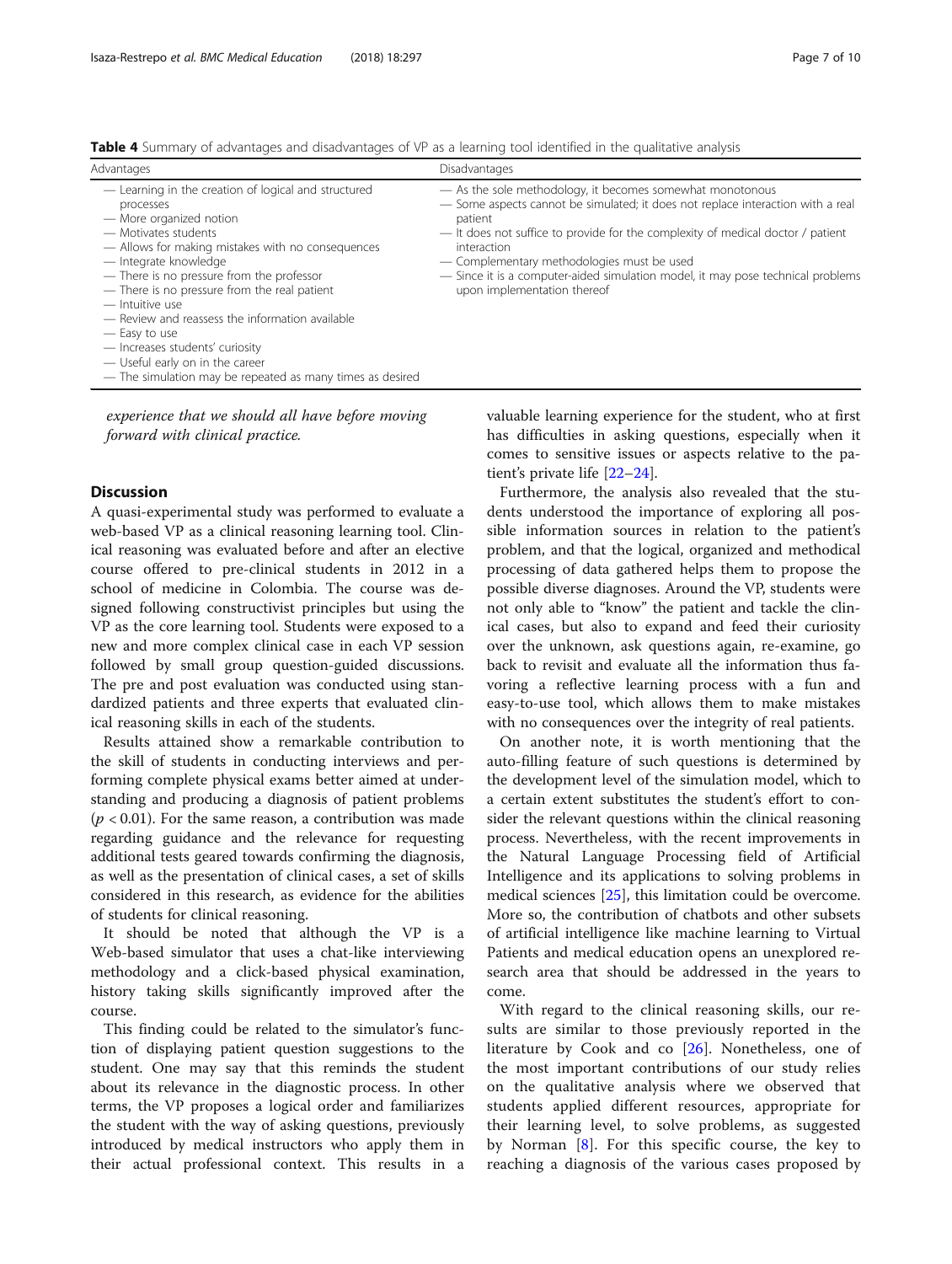the VP lay in a different section of the clinical record: Personal data, current disease, review by systems, medical history or physical exam. Thus, in each session they were challenged to discover different paths towards solving the diagnostic problem posed by each new VP, to resort to their memory, their expertise and comparison with prior cases. The tool allowed them to acquire new insights, apply their prior knowledge, and make connections without the pressure of the attentive presence of the professor or the real patient. Incidentally, one of the most meaningful findings from this study as it was mentioned above, is that the VP allows the students to expand and feed their curiosity over the unknown and acquire new experiences where they develop basic attitudes and skills for their professional career, which seems to be particularly useful at the start of their professional life.

We also found that the VP promoted different strategies suggested by Guraya as core for the clinical reasoning development. We observed that the VP exposed the students to.

clinical situations, activation of prior knowledge, development of case scripts, metacognition and deliberate practice, and encouraged them to prioritize differential diagnoses [\[27\]](#page-9-0).

Nevertheless, the main limitation of the study is that the VP was immersed in a course that was designed following solid pedagogical principles to strengthen history taking and clinical reasoning skills. Hence, it is not possible to completely attribute the observed changes to the VP. However, it has been accepted that simulation facilitates learning when it is used in the appropriate conditions that include providing feedback, repetition, curriculum integration, individualized learning and controlled environment [[28](#page-9-0)].

We agree with Aggarwal et al. [[4](#page-8-0)] on the importance of bearing in mind that the VP and the simulation in general are merely tools for training purposes, and that success in their use does not depend so much on the accuracy of the simulation but rather on how it is used by the instructor and the student.

Given that knowledge building and the acquisition of skills are complex processes, it may not be concluded that the progress made by the students therewith is the exclusive result of the VP as a teaching tool, since it happened within a comprehensive course and other learning sources cannot be ruled out during the study's observation period. The tool was used in a student-centered learning environment. The students relied on the professor's guidance, who encouraged them systematically to establish connections between prior and new knowledge. There was permanent collaborative work amongst small student groups, which must have influenced the outcome.

Additionally, as has been suggested by Guraya et al., medical students prefer a more traditional approach to learning (reflectors and theorists) than a pragmatic or even an activist, and that instructional strategies should encourage students to self-directed learning [\[27](#page-9-0)]. However, as it has been described above, VP challenges traditional preferences but not as a single tool, rather in a constructivist context. This suggests that instructional strategies, whether technology-based or not, must include some solid principles from pedagogical theory that were incorporated to the VP course and some of what Issenberg et al. described as key for simulation-based learning [[28\]](#page-9-0).

Another limitation of the study was that no comparison was made with other learning strategies. The literature contains descriptions of multiple educational interventions dedicated to history taking and clinical reasoning from scripts, conferences, master lectures, demonstrations, on-line courses, small group workshops, among others used more like role playing, standardized patients, high-fidelity simulators and direct patient interviews. Moreover, it is possible to find systematic reviews that include studies where VP has been compared with some of those strategies and where it showed positive results against traditional lectures and even standardized patients, but evidence is not [\[7](#page-8-0)] conclusive and heterogeneity of the data suggest that more research is needed [[7,](#page-8-0) [26,](#page-9-0) [29\]](#page-9-0). The remaining question whether VP is superior to other strategies could be secondary because the qualitative analysis allows establishing that the tool was unable to replace other teaching strategies completely. In fact, despite the participants exhibiting great interest and enthusiasm for the work with the VP, within the context of the full course, the need for using other pedagogic and evaluation tools (videos, mock patients, visits from advanced peers) was evidenced, since the current degree of development of the VP is insufficient to simulate the complexity of the physician-patient interaction, the core act of the clinical activity and main settings for medicine.

From a cost perspective, the cost per hour of the VP was USD 12, which is noteworthy as it is low compared to high-fidelity simulators (between USD 160 and 800 per hour) and standardized patients (from USD 30 to 40 per hour). The cost of the software and faculty time was similar to what was previously reported in the literature [[30\]](#page-9-0): \$49,000. USD. Nonetheless, the scope of the study did not include a cost-effectiveness analysis and prospective studies are needed.

## Conclusions

We conclude that the VP as a learning tool showed a significant contribution to improving history taking and clinical reasoning skills in students of medicine in a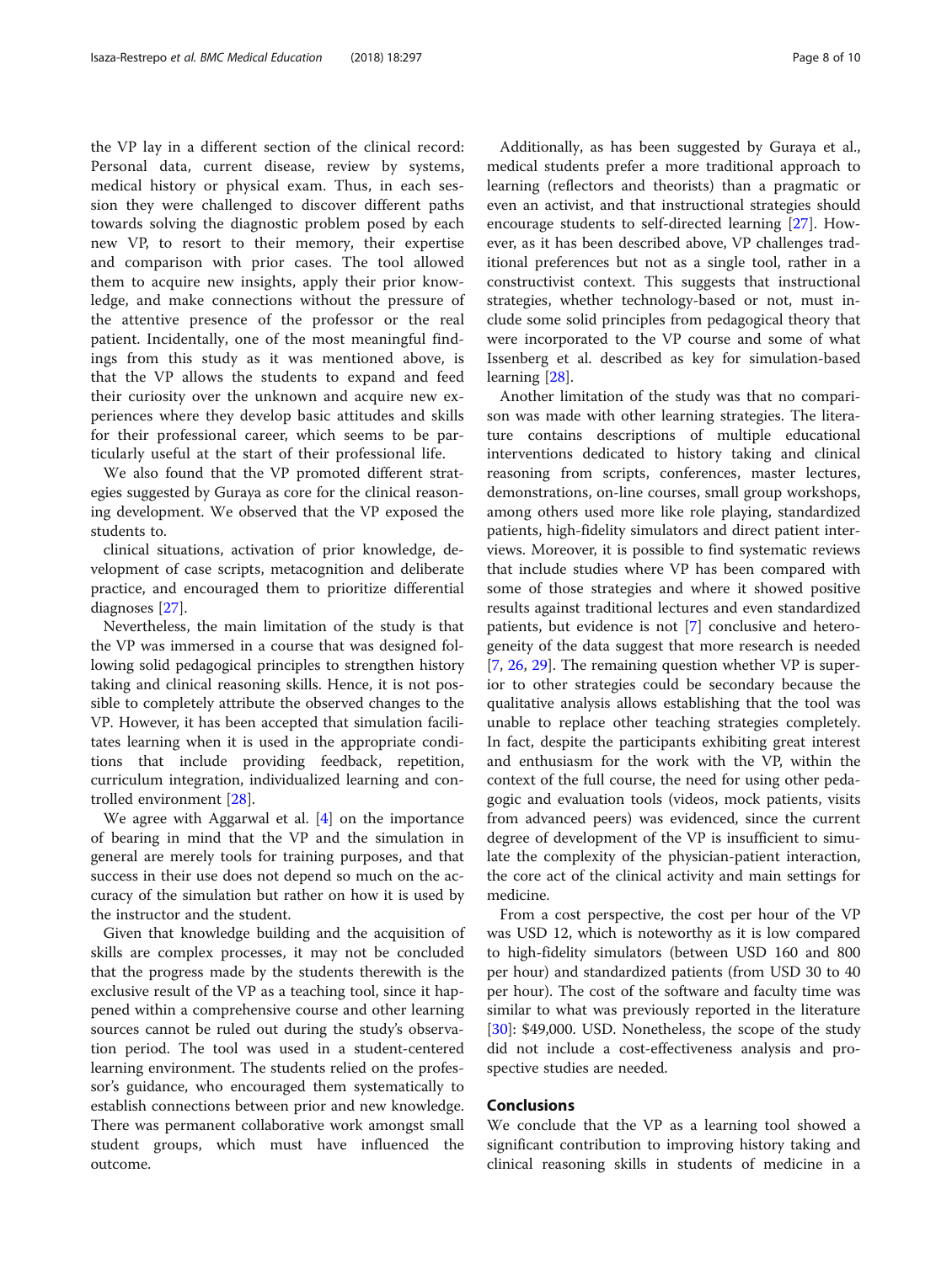<span id="page-8-0"></span>preclinical environment. However, VP was used as the main tool of a course that was designed with solid pedagogical foundation, making it difficult to completely attribute the results to the single tool.

Results suggest that a learning environment that promotes individual construction through peer interaction, meaningful learning, repetition of the same problem with different variations, learning by doing and a proper permanent feedback are essential to ensuring the efficacy of a Web-based virtual patient for developing clinical reasoning and history taking skills. However, controlled trials that compare the VP as part of a more traditional course versus a constructivist environment are needed to confirm our findings.

#### Abbreviations

LCME: Liaison Committee on Medical Education; SENA: National Training service [Servicio Nacional de Aprendizaje]; USMLE: Unites States Medical Licensing Examination; VP: Virtual Patient

#### **Acknowledaments**

To the institutions that took part in the development of the Virtual Patient: Fundación Santa Fe de Bogotá and SENA. Universidad del Rosario's medicine program, which approved the elective course "Introduction to Clinical Reasoning". To the medical students who participated in the course and voluntarily consented to take part in this research. To Leonardo Parra Beltrán, anthropologist, for his ethnographic work during the whole course. To Daniel Felipe Ariza-Salamanca for his participation in the correction and preparation of the final version for submission. To Lina Laguado for helping as a research assistant and her contributions in the qualitative data analyses.

#### •Transparency statement

Authors confirm that the manuscript is an honest, accurate, and transparent account of the study being reported; that no important aspects of the study have been omitted; and that any discrepancies from the study as planned (and, if relevant, registered) have been explained.

#### Competing interests

Authors have no competing interests.

#### Funding

Funding was provided by Universidad del Rosario (FIUR), Universidad de los Andes (Research Vice-Rector), Fundación Santa Fe de Bogotá, and SENA.

#### Availability of data and materials

The Virtual Patient tool used in this research is a registered trademark and it is not available for commercialization. Additionally, the datasets are not publicly available because it can compromise participants' confidentiality, but it can be available for interested people at reasonable request to the corresponding author (IRA).

#### Authors' contributions

Conception, design, development of the Virtual Patient and first conception of the research protocol (AA). Course design (IRA, GMT, CAG). Design, development, collection of data, results analyses, discussion, article writing and critical review (IRA, GMT, CAG, AA). All authors read and approved the final manuscript.

#### Consent for publication

Not applicable.

#### Ethics approval and consent to participate

The course "Introduction to Clinical reasoning" was presented to Universidad del Rosario's Medicine Faculty Curricular Committee that approved it for being offered as an elective course. Universidad del Rosario's Research Ethics Committee, Fundación Santa Fe de Bogotá Ethics Committee and

Universidad de los Andes Ethics Committee approved this research project. Every student signed a consent approving their participation.

### Publisher's Note

Springer Nature remains neutral with regard to jurisdictional claims in published maps and institutional affiliations.

#### Author details

<sup>1</sup>School of Medicine and Health Sciences, Medical and Health Sciences Education Research Group, Universidad del Rosario, Carrera 24 No 63C - 69, Bogotá, DC, Colombia111221. <sup>2</sup>School of Education- Los Andes University, Cra 1 Nº 18A - 12, 111711 Bogotá, Colombia. <sup>3</sup>Invento: Creative Solutions for Health, Wellness & Education Corp, Vancouver, BC, Canada.

#### Received: 3 July 2018 Accepted: 20 November 2018 Published online: 06 December 2018

#### References

- 1. Weingart SN, McL Wilson R, Gibberd RW, Harrison B. Epidemiology of medical error. West J Med. 2000;172:390–3.
- 2. Kohn LT, Corrigan JM, Donaldson MS, editors. To Err is Human: Building a Safer Health System. Washington (DC): National Academies Press (US); 2000.
- 3. Graber ML, Franklin N, Gordon R. Diagnostic error in internal medicine. Arch Intern Med. 2005;165:1493–9.
- 4. Aggarwal R, Mytton OT, Derbrew M, Hananel D, Heydenburg M, Issenberg B, et al. Training and simulation for patient safety. Qual Saf Health Care. 2010;19 Suppl 2:i34.
- 5. Ypinazar VA, Margolis SA. Clinical simulators: applications and implications for rural medical education. Rural Remote Health. 2006;6:527.
- 6. Phillips DC. The good, the bad, and the ugly: the many faces of constructivism. Educ Res. 1995;24:5–12.
- 7. Keifenheim KE, Teufel M, Ip J, Speiser N, Leehr EJ, Zipfel S, et al. Teaching history taking to medical students: a systematic review. BMC Medical Education. 2015;15:159.
- 8. Norman G. Research in clinical reasoning: past history and current trends. Med Educ. 2005;39:418–27.
- 9. Mattingly C. The narrative nature of clinical reasoning. Am J Occup Ther. 1991;45:998–1005.
- 10. Aper L, Reniers J, Derese A, Veldhuijzen W. Managing the complexity of doing it all: an exploratory study on students' experiences when trained stepwise in conducting consultations. BMC Med Educ. 2014;14:206.
- 11. Friedrich MJ. Practice makes perfect: risk-free medical training with patient simulators. JAMA. 2002;288(2808):2811–2.
- 12. Ellaway R, Masters K. AMEE guide 32: e-learning in medical education part 1: learning, teaching and assessment. Med Teach. 2008;30:455–73.
- 13. Cendan J, Lok B. The use of virtual patients in medical school curricula. Adv Physiol Educ. 2012;36:48–53.
- 14. Mehta NP, Kramer DB. A critique of the USMLE clinical skills examination. Medscape Gen Med. 2005;7:76–6.
- 15. Ordóñez CL. Pensar pedagógicamente desde el constructivismo De las concepciones a las prácticas pedagógicas. Revista de Estudios Sociales. 2004;:7–12.
- 16. Gomez MT. Transformación de concepciones y practicas educativas en docentes del área de español. In: Bilingüismo en el contexto colombiano. Iniciativas y perspectivas en el siglo XXI. Primera. Bogotá: Universidad de los Andes; 2011. p. 327–350.
- 17. Ausubel DP, Novak JD, Hanesian H. Educational psychology: a cognitive view. 2d ed. New York: Holt, Rinehart and Winston; 1978.
- 18. Stevens DD, Levi A. Introduction to rubrics: an assessment tool to save grading time, convey effective feedback, and promote student learning. 2nd ed. Stylus: Sterling, Va; 2013.
- 19. Greene JC, Caracelli VJ, Graham WF. Toward a conceptual framework for mixed-method evaluation designs. Educational Evaluation and Policy Analysis. 1989;11:255–74.
- 20. Brewer J, Hunter A. Foundations of multimethod research. California: Thousand Oaks; 2018. <https://doi.org/10.4135/9781412984294>.
- 21. Greene JC. Mixed methods in social inquiry. 1st ed. San Francisco, CA: Jossey-Bass; 2007.
- 22. Edelbring S, Dastmalchi M, Hult H, Lundberg IE, Dahlgren LO. Experiencing virtual patients in clinical learning: a phenomenological study. Adv Health Sci Educ Theory Pract. 2011;16:331–45.